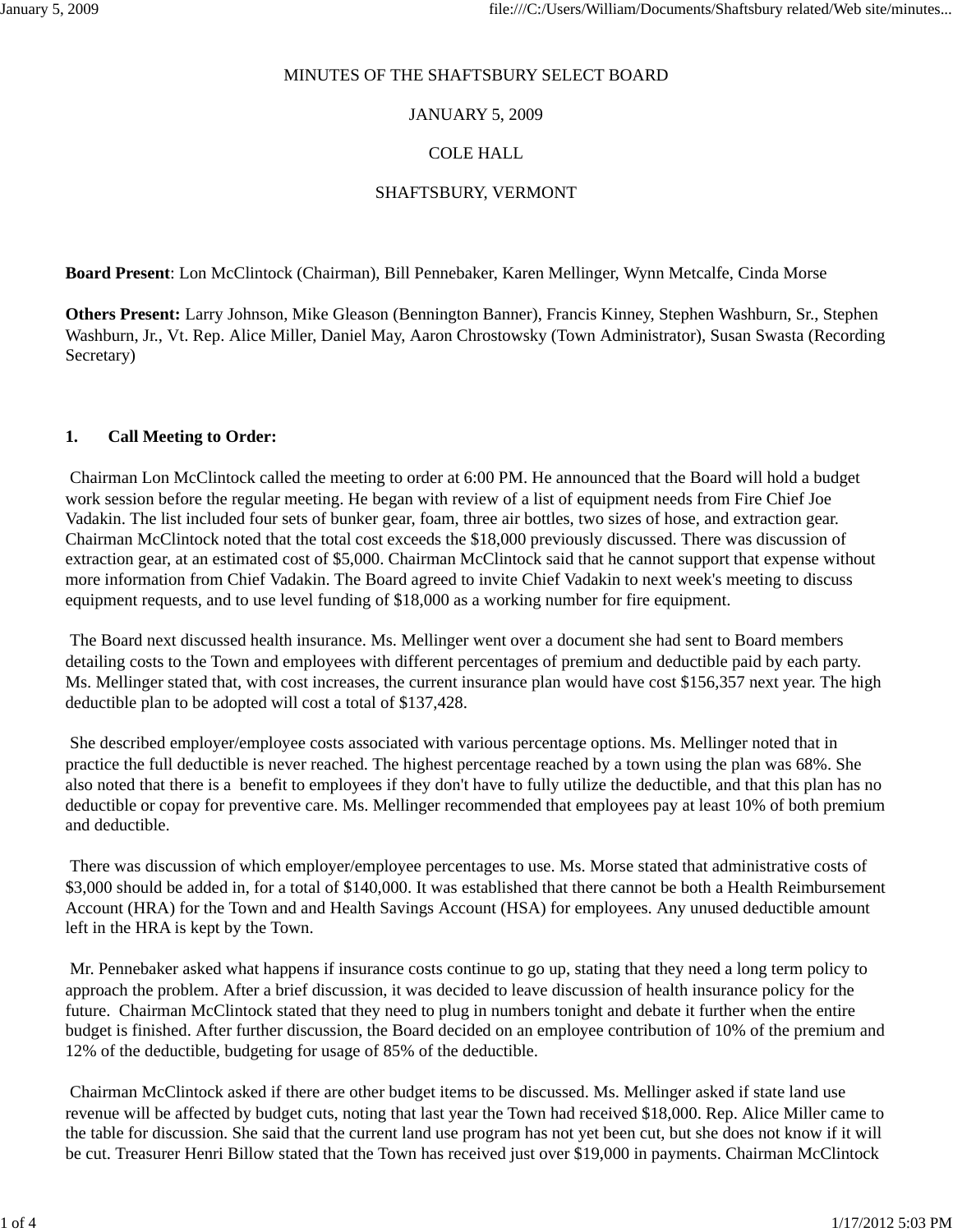noted that this was more than they had budgeted for.

Rep. Miller discussed budgeting at the state level, noting that millions more in cuts will be required. They expect help from the Federal stimulus package, but do not yet know how much it will be or when it will come in. Mr. Metcalfe asked how they can finalize a Town budget with \$154,000 in state highway aid missing from it. Rep. Miller said this money has been suspended, not cut, but massive cuts still have to be made. Mr. Metcalfe again asked how to address the \$154,000. Chairman McClintock replied that they can discuss it at next week's meeting, instead of having department heads come in for discussion as originally planned.

Chairman McClintock asked for public comments on the budget work session. There were none. He called the regular Select Board meeting to order at 7:28 PM.

## **2. Announcements:**

There were no announcements.

## **3. Conflict of Interest Statement:**

Chairman McClintock asked if any Board member has a conflict of interest with any topic on tonight's agenda. None did.

## **4. Public Comments:**

Larry Johnson asked what has happened to the Town Web site, which is no longer online. Mr. Pennebaker replied that the Town has lost the domain name shaftsbury.net, which expired on December 20, 2008. Mr. Chrostowsky said that people he talked to said that it is still available and they should have it back within 24 hours. If the service provider does not respond the domain name can be transferred to the Town. Chairman McClintock said it looks like the service has been abandoned. This will be put on next week's agenda.

Francis Kinney said that they need to look at a flat line budget, using donations instead of taxes to fix Cole Hall, and charging fees for Howard Park.

### **5. Environmental Issues Committee -- Broadband Update:**

Since the Powerpoint was not set up for Mr. Pennebaker's presentation, it was agreed to postpone this agenda item until the computer and screen are ready.

### **6. State of the Budget -- Year End Budget:**

Treasurer Henri Billow came to the table. She went over cash flow projection figures. Ms. Mellinger noted that there is a difference of \$130,000 between expenses and revenues if no additional state highway funds come in. Board members went over the amounts included in the \$115,396 due from other funds. Chairman McClintock stated that they will not get \$8,000 from the Howard Park Fund, so this amount should actually be \$107,000. Ms. Morse asked if all highway bills have been submitted to the state, and Mr. Chrostowsky replied that they have. He will check with the state on expected payment for next week's meeting.

Ms. Mellinger stated that, with the \$70,000 they have cut, and a \$10,000 cut in appraisal funds, the possible \$130,000 shortfall is reduced to \$50,000. If the Town receives some state highway money, they should be OK. It all hinges on state aid. Larry Johnson asked where the Town stands with tax collection, and Chairman McClintock replied that they are right on target.

The Board went over winter highway budget figures on overtime, sand, salt, and fuel. Chairman McClintock noted that they are not staying on target, which is a worry. There was discussion of how overtime is being handled, and Mr. Chrostowsky stated that Road Foreman Ron Daniels is sending people home early on nice days. Ms. Mellinger said that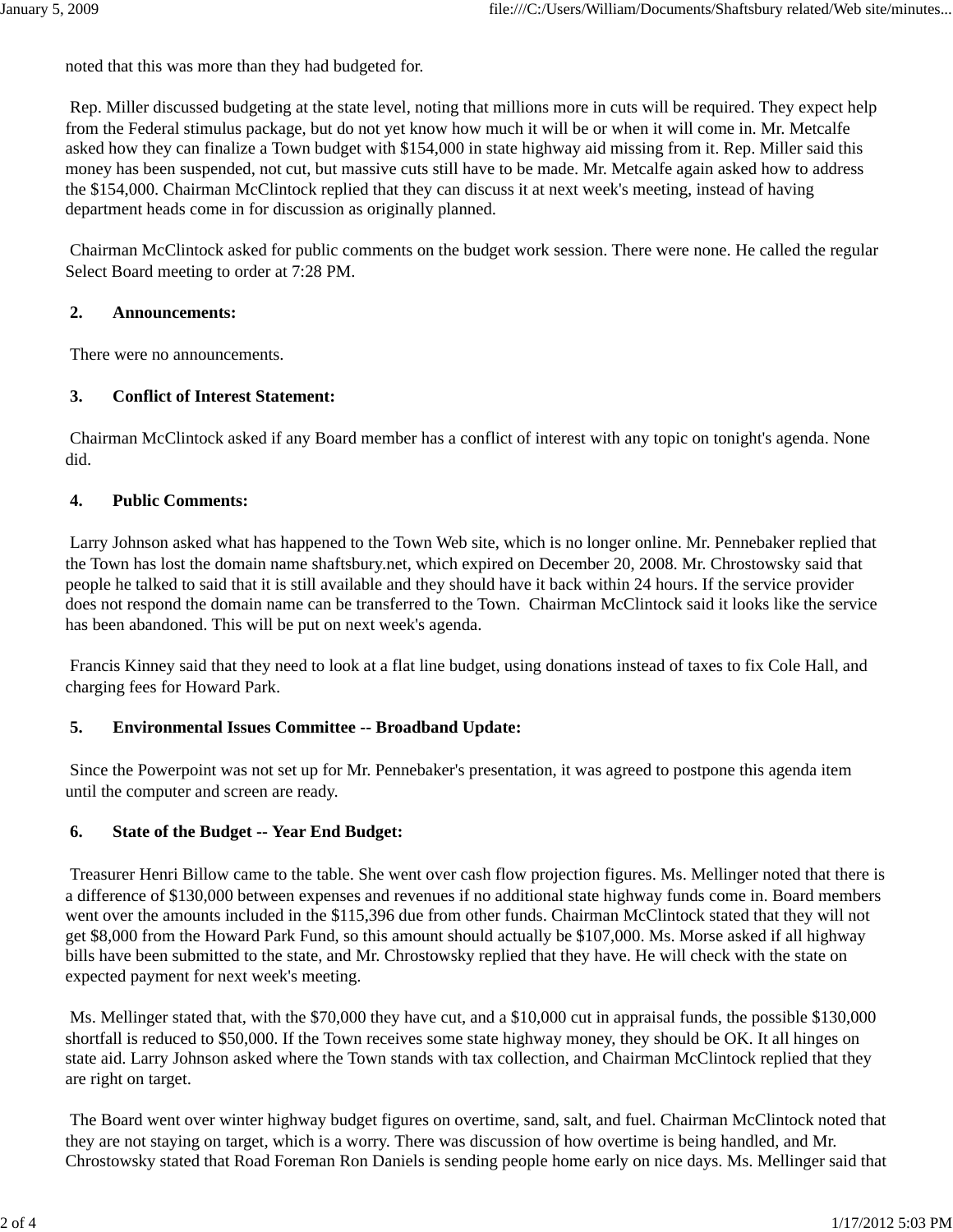they did not start the overtime policy until mid-December, so figures should be better in January. Ms. Morse said that gravel should be another budget item that is monitored closely, and Chairman McClintock said he will add it to the list for monitoring.

Chairman McClintock asked Board members for suggestions on costs other than reserve funds that could be frozen on an interim basis until the state decides on release of highway funds. Mr. Metcalfe suggested holding off on hiring a Town Administrator until July 1 and closing the Town landfill. There was a brief discussion of these suggestions. Chairman McClintock said that it is more useful to have a conversation about specifics than generalities. Ms. Morse said that the point is that everything has to be put on the table for possible cuts. She added the Highway Department, the Fire Department, and health insurance. Ralph Washburn, Sr. said that the Town should cut spending, but that the Highway Department should be the last place to cut.

Ms. Morse asked if there would be any savings with putting the Town Clerk and Tax Collector on salary instead of having them collect a percentage of fees. Ms. Mellinger asked why the fee totals collected by the Town Clerk and Zoning Administrator should not be listed in the Town Report. Ms. Billow noted that some towns do list these figures. Chairman McClintock said they will discuss big ticket items to cut at the next budget session. They will need updated figures from Ms. Billow. Mr. Chrostowsky suggested tapping into the highway emergency reserve fund.

### **5. Environmental Issues Committee -- Broadband Update (cont'd):**

Mr. Pennebaker distributed handouts to accompany a Powerpoint presentation. He stated that the Committee believes that Shaftsbury's future well-being requires good cell phone and broadband service, but will not get these services in the near future unless they take the initiative. Mr. Pennebaker described Vermont's initiative to have universal access to broadband by 21010. He noted that budget cuts will probably reduce future grants, and that Comcast and Fairpoint do not plan 100% access for Shaftsbury by 2010. Mr. Pennebaker reviewed potential broadband service providers and fee structures. He outlined service requirements, costs, and payment approaches for Shaftsbury.

Mr. Pennebaker concluded that an analysis of alternatives, more facts, and a survey of potential take-rate is needed. There was discussion of whether all residents should pay for broadband costs, given benefits of increased economic development and retention of the younger population. Board members concluded that a broadband survey would be very worthwhile. The Environmental Issues Committee will partner with the Economic Development Committee on a survey. Francis Kinney stated that there will be people who don't want to use broadband service, and they should not have to pay for it.

### **7. Health Insurance:**

It was decided to make a final decision on insurance percentages during the budget session next week. Ms. Morse stated that they need to find out if percentages can be changed once they are set.

### **8. Budget Format:**

This topic was tabled until the next meeting.

### **9. Review and Approve Meeting Minutes::**

#### December 22, 2008 Select Board minutes

### **Ms. Morse made motion to approve December 22, 2008 minutes. Mr. Pennebaker seconded.**

The following corrections to the December 22 minutes were requested:

*On page 1, under item 2 (Announcements), in fourth paragraph, third sentence is changed to:*